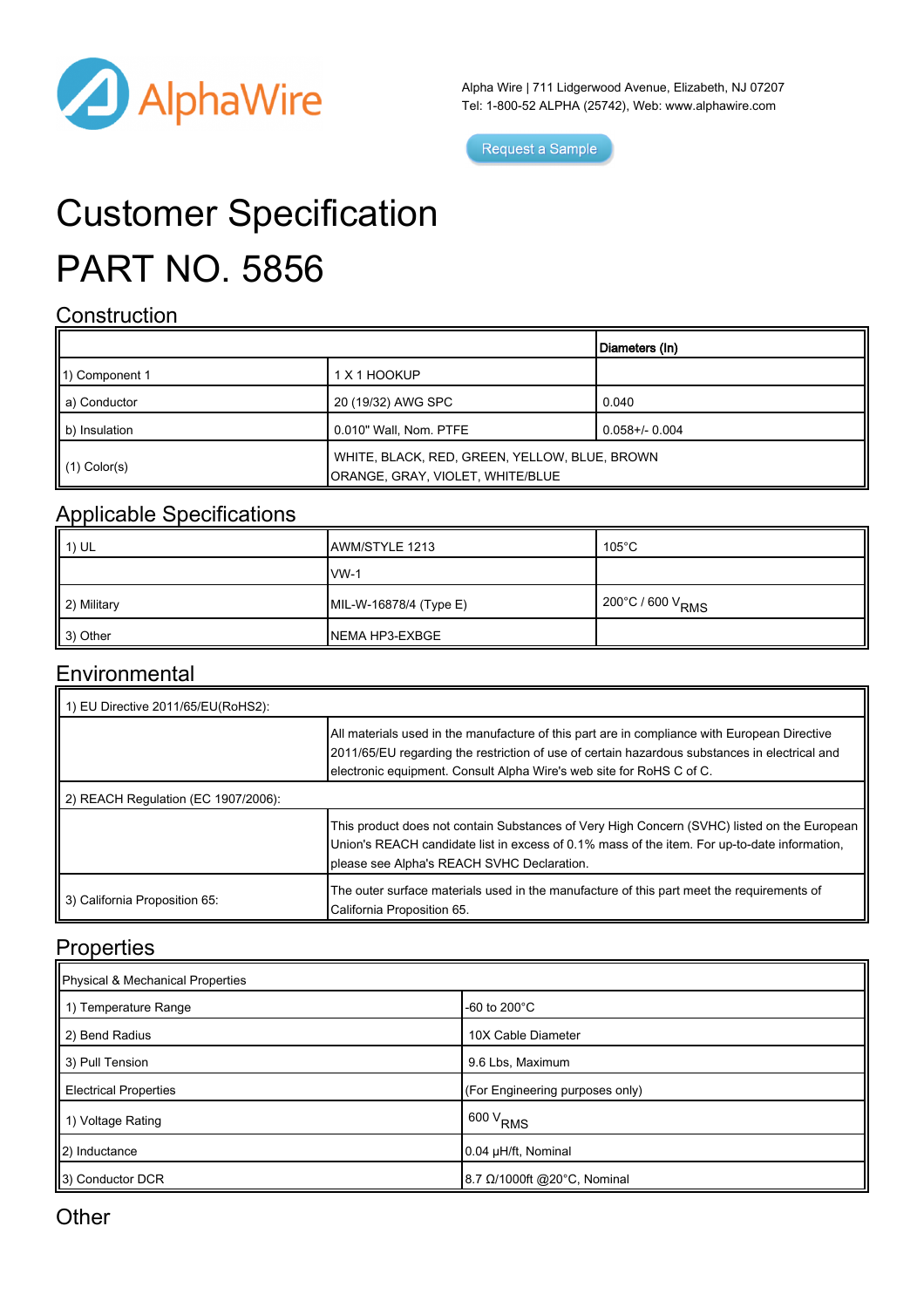| <b>Packaging</b>                                                                                      | Flange x Traverse x Barrel (inches)                                        |  |
|-------------------------------------------------------------------------------------------------------|----------------------------------------------------------------------------|--|
| a) 1000 FT                                                                                            | $6.5 \times 2 \times 1.9$ Max. 3 separate pieces; Min length/piece 100 FT. |  |
| b) 100 FT                                                                                             | 2.75 x 2 x 1.125 Continuous length                                         |  |
|                                                                                                       | [Spool dimensions may vary slightly]                                       |  |
| Notes:                                                                                                |                                                                            |  |
| a) Certain colors and put-up combinations may only be available by special order, minimums may apply. |                                                                            |  |

[www.alphawire.com](http://www.alphawire.com)

Alpha Wire | 711 Lidgerwood Avenue, Elizabeth, NJ 07207 Tel: 1-800-52 ALPHA (25742)

Although Alpha Wire ("Alpha") makes every reasonable effort to ensure their accuracy at the time of publication, information and specifications described herein are subject to errors or omissions and to changes without notice, and the listing of such information and specifications does not ensure product availability.

Alpha provides the information and specifications herein on an "AS IS" basis, with no representations or warranties, whether express, statutory or implied. In no event will Alpha be liable for any damages (including consequential, indirect, incidental, special, punitive, or exemplary) whatsoever, even if Alpha had been advised of the possibility of such damages, whether in an action under contract, negligence or any other theory, arising out of or in connection with the use, or inability to use, the information or specifications described herein.

#### ALPHA WIRE - CONFIDENTIAL AND PROPRIETARY

Notice to persons receiving this document and/or technical information. This document is confidential and is the exclusive property of ALPHA WIRE, and is merely on loan and subject to recall by ALPHA WIRE at any time. By taking possession of this document, the recipient acknowledges and agrees that this document cannot be used in any manner adverse to the interests of ALPHA WIRE, and that no portion of this document may be copied or otherwise reproduced without the prior written consent of ALPHA WIRE. In the case of conflicting contractual provisions, this notice shall govern the status of this document. ©2013 ALPHA WIRE - all rights reserved.